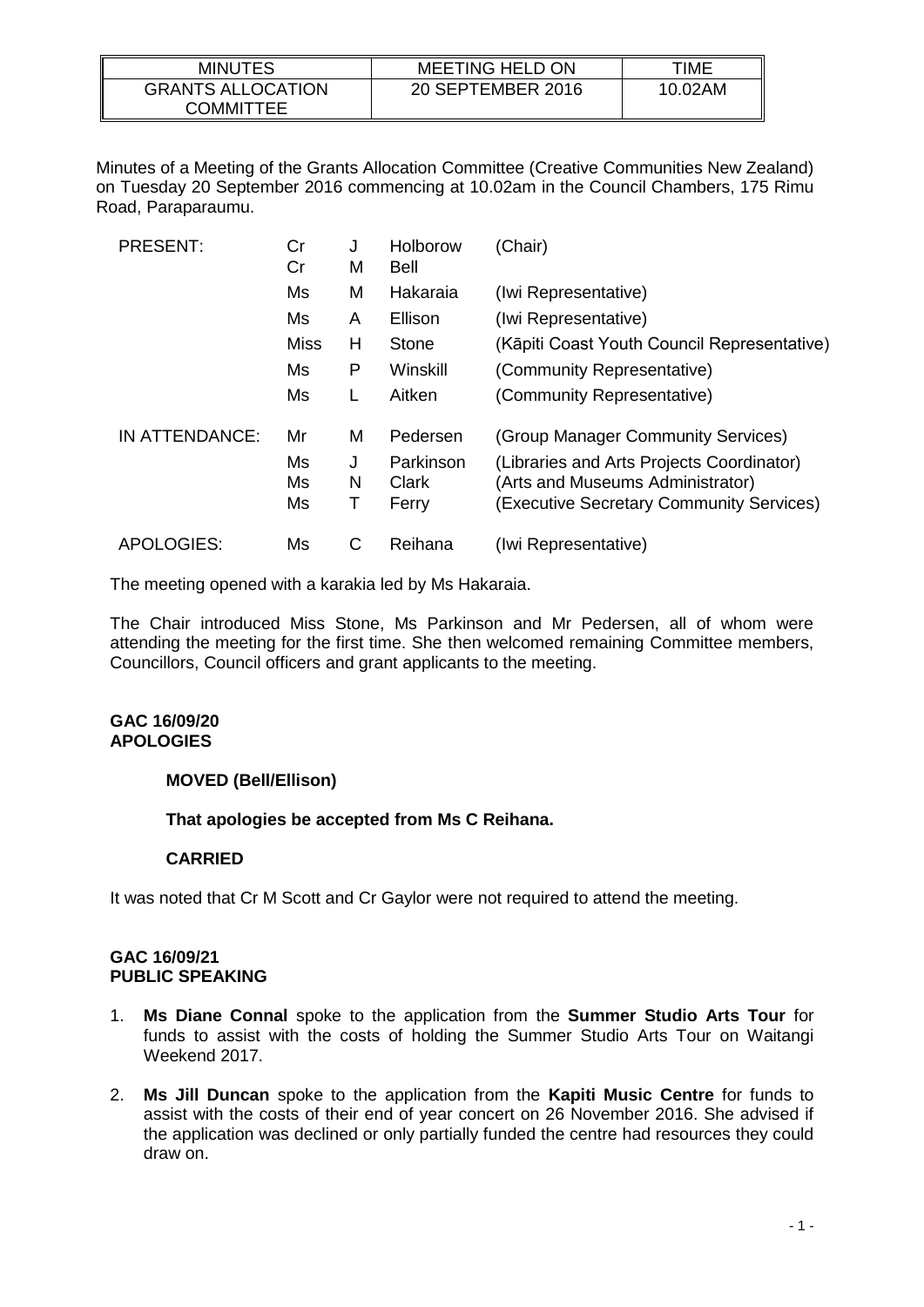| <b>MINUTES</b>                        | <b>MEETING HELD ON</b> | TIME    |
|---------------------------------------|------------------------|---------|
| <b>GRANTS ALLOCATION</b><br>COMMITTEE | 20 SEPTEMBER 2016      | 10.02AM |

- 3. **Mr Maine Curtis** spoke to the application from the **Waitohu School Board of Trustees** for funds to assist with the costs of holding the districtwide Kapa Haka Festiva. At Nga Purapura in Ōtaki, on 25 November 2016.
- 4. **Ms Barbara Franks** spoke to the application from the **Otaki Promotions Group** for funds to assist with the costs of holding Kite Making Workshops as part of the Otaki Kite Festival in March 2017. Responses to questions from Committee members included:
	- Schools pay a fee to the organising group which is forwarded to each facilitator and materials are charged at cost;
	- If the application was declined or only partially funded, schools would have to pay all costs;
	- This application was submitted ahead of the application to the Major Events Fund; in the future the two could be combined;
	- This application is for the cost of the workshops and materials only; travel costs etc for the facilitators are included in the Major Events Fund application.
- 5. **Ms Amanda Smart** spoke to the application from the **Mahara Gallery Trust** for funds to assist with the cost of publishing a book of artwork and poetry from children who have contributed to the 'Te Whenua' exhibition. Ms Victoria Esson, from Te Papa National Services, also attended and spoke in support of the application. Responses to questions from Committee members included:
	- Additions to the project this year include provision of teachers' notes and artists' techniques in each book;
	- The books cost \$15 each to produce and the majority of them are given away. There are a small number left over from last year. Books are available via the Gallery's website and a local bookshop is also interested in selling them;
	- There is no charge for schools to participate in the project.
- 6. **Mr Gerry Paul** spoke to the application from the **Coastella Community Music Initiative** for funds to assist with the costs of providing workshops and performances in Kapiti primary schools by visiting artists in the week before the Coastella Music Festival, in February 2017. Responses to questions from Committee members included:
	- Mr Paul would make contact with those Ōtaki primary schools not included on the list provided;
	- A 'Battle of the Bands' type event was being considered, if time permitted, and there would be an opening kapa haka, both of which would allow participation by secondary school students;
	- If the application was declined or only partially funded, the charge for children to participate would need to be increased;
	- Performers' costs were for the workshops only, not the music festival.
- 7. **Ms Florence McNeill** and **Mr Chris van der Zee** spoke to the application from the **Kāpiti Youth Orchestra** for funds to assist with running costs for the orchestra, including conductor's fees, holding a number of concerts and an annual camp and performance. Response to questions from Committee members included:
	- If the application was declined or only partially funded, they would need to negotiate with the conductor regarding his fees; depending on the outcome of this application they may also submit an application to the Lions
	- They work alongside Nga Kakano and Zeal Inc.
- 8. **Mr Phillip Simmonds** spoke to his application for funds to assist with the costs of organising the **Community Orchard Soiree**, a free concert in the community orchard in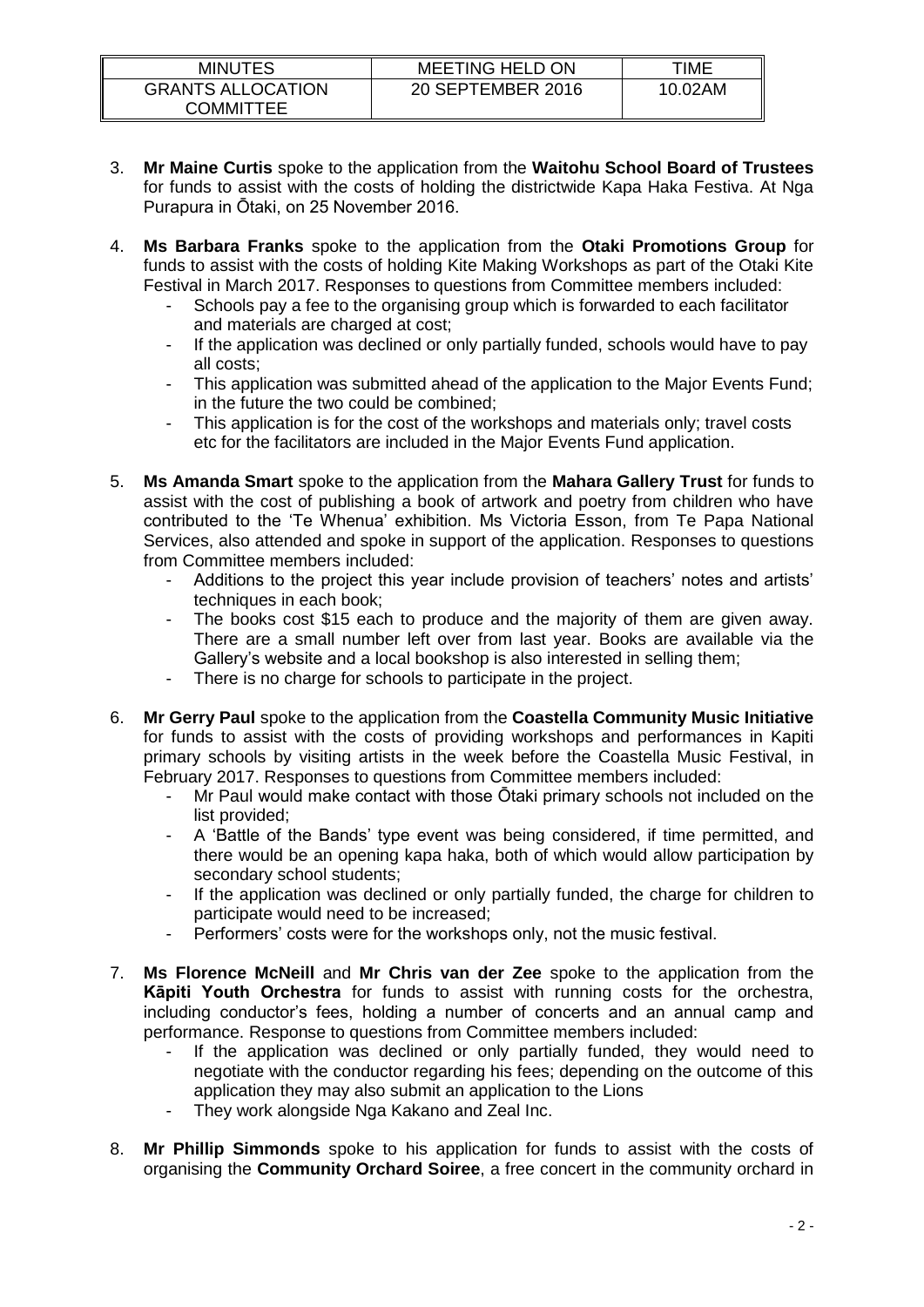| <b>MINUTES</b>                        | <b>MEETING HELD ON</b> | TIME    |
|---------------------------------------|------------------------|---------|
| <b>GRANTS ALLOCATION</b><br>COMMITTEE | 20 SEPTEMBER 2016      | 10.02AM |

Jeep Road, Raumati South. Responses to questions from Committee members included:

- In the event of wet weather the event would be postponed until the following day and if still wet it would be cancelled
- This is not intended as a regular event but rather as one of a number of different community events Mr Simmonds would like to organise
- Amenities such as portaloos, provision of water etc will be required but that planning is still in progress
- 9. **Ms Fiona Devlin** spoke to the application from the **Friends and Family of Waikanae Montessori Preschool** for funds to assist with the cost of having a woodlight window installed in the sandpit area of the school's playground. Responses to questions from Committee members included:
	- Because of its location in the playground children will be able to get 'up close and personal' to the art piece; by acting as a barrier it will also provide an element of safety
	- If the application was declined or only partially funded, the completion date for the project would be pushed out until the funds required had been raised
- 10. **Ms Sarah Diamond** and **Mr Peter Wilson** spoke to the application from **Little Dog Barking** for funds to assist with the cost of delivering the puppet show 'Little Kowhai Tree' to early childhood and primary schools throughout the district. Responses to questions from Committee members included:
	- Performances are sometimes followed by invitations to return to the school to run puppet-making workshops; they can also stimulate teachers to have puppetmaking classes using egg cartons, plastic bottles etc
- 11. **Ms Rae Lutman** from the **Kapiti Women's Health Collective Inc** spoke to their application for funds to assist with the costs of providing affordable introductory art classes to women in the district.

*The meeting adjourned at 11.33am and reconvened at 11.50am.*

### **GAC 16/09/22 MEMBERS BUSINESS**

**(a) Public Speaking Time Responses** Responses to public speaking are incorporated above.

# **(b) Leave of absence** There were no leaves of absence requested.

- **(c) Matters of an Urgent Nature** There were no matters of an urgent nature.
- **(d) Declarations of Interest Relating to Items on the Agenda** There were no declarations of interest.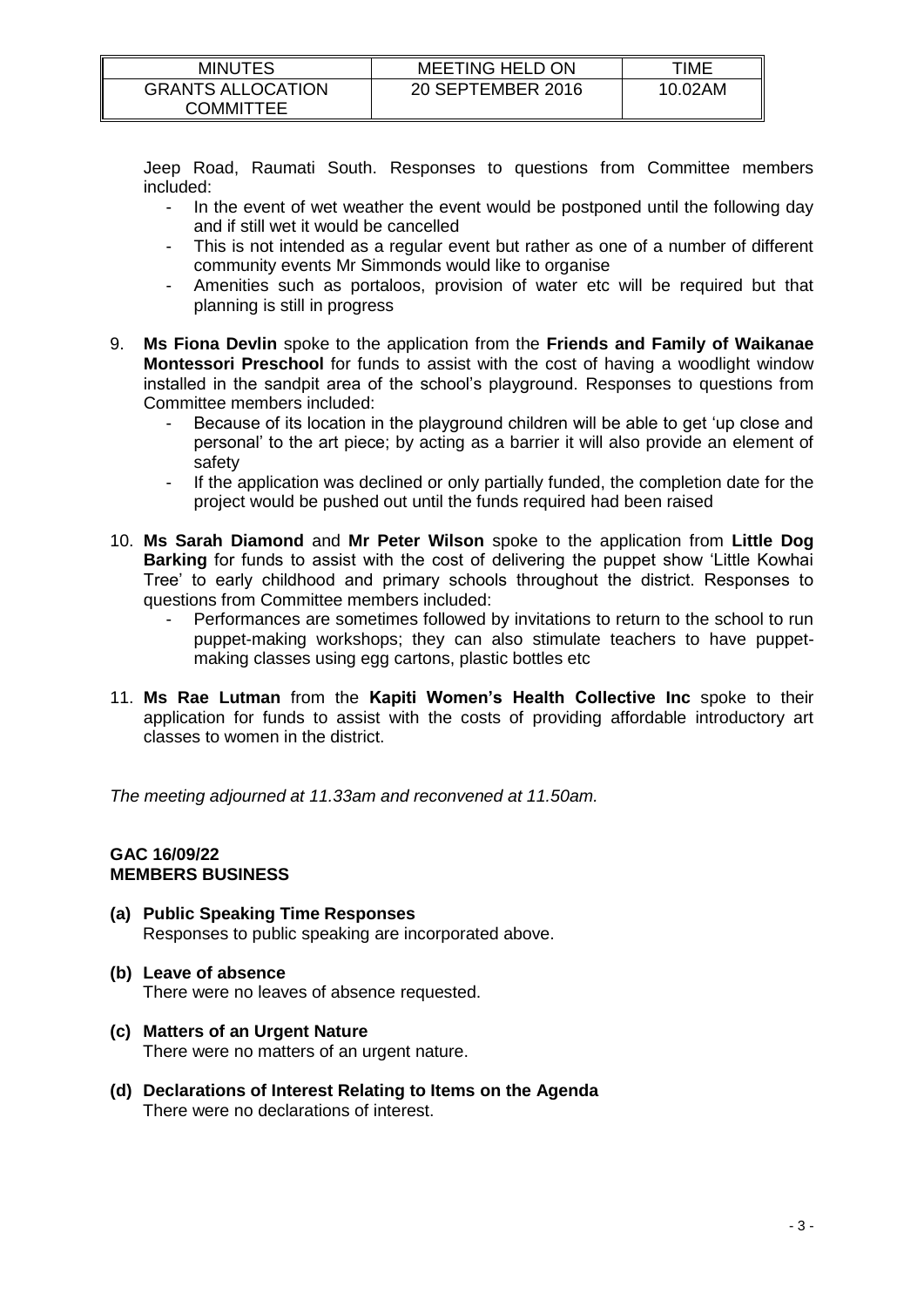| <b>MINUTES</b>                               | <b>MEETING HELD ON</b> | TIME    |
|----------------------------------------------|------------------------|---------|
| <b>GRANTS ALLOCATION</b><br><b>COMMITTEE</b> | 20 SEPTEMBER 2016      | 10.02AM |

# **MOVED (Holborow/Ellison)**

**That the Grants Allocation Committee temporarily suspend Standing Orders, pursuant to Order 3.2.1, to enable Committee members to discuss the applications informally before making final decisions.**

### **CARRIED**

The Committee reviewed and discussed the applications.

#### **MOVED (Bell/Ellison)**

**That the Grants Allocation Committee reinstates Standing Orders, pursuant to Order 3.2.1.**

#### **CARRIED**

### **GAC 16/09/23 CREATIVE COMMUNITIES SCHEME: CONSIDERATION OF APPLICATIONS FOR FUNDING (CS-16-1990)**

#### **MOVED (BELL/ELLISON)**

- **1 That the Grants Allocation Committee declines the application from Liana Stupples for funds to assist with the project "Wild Selfie".**
- **2 That the Grants Allocation Committee grants Kapiti Music Centre \$2,000 from the Creative Communities Scheme to assist with the project "Kapiti Music Centre End of Year Concert".**
- **3 That the Grants Allocation Committee grants Waitohu School Board Trustees \$1,719 from the Creative Communities Scheme to assist with the project "Ōtaki-Kapiti 2016 Annual Kapa Haka Festival".**
- **4 That the Grants Allocation Committee grants Otaki Promotions Group Inc \$750 from the Creative Communities Scheme to assist with the project "Otaki Kite Festival – kite making workshops".**
- **5 That the Grants Allocation Committee grants Mahara Gallery Trust \$1,000 from the Creative Communities Scheme to assist with the project "Te Whenua – the land".**
- **6 That the Grants Allocation Committee grants Coastella Ltd \$5,090 from the Creative Communities Scheme to assist with the project "Coastella Community Music Initiative".**
- **7 That the Grants Allocation Committee grants Kāpiti Youth Orchestra \$3,000 from the Creative Communities Scheme to assist with the project "Kāpiti Youth Orchestra Incorporated".**
- **8 That the Grants Allocation Committee grants Phillip Gerard Simmonds \$1,590 from the Creative Communities Scheme to assist with the project "Community Orchard Soiree".**